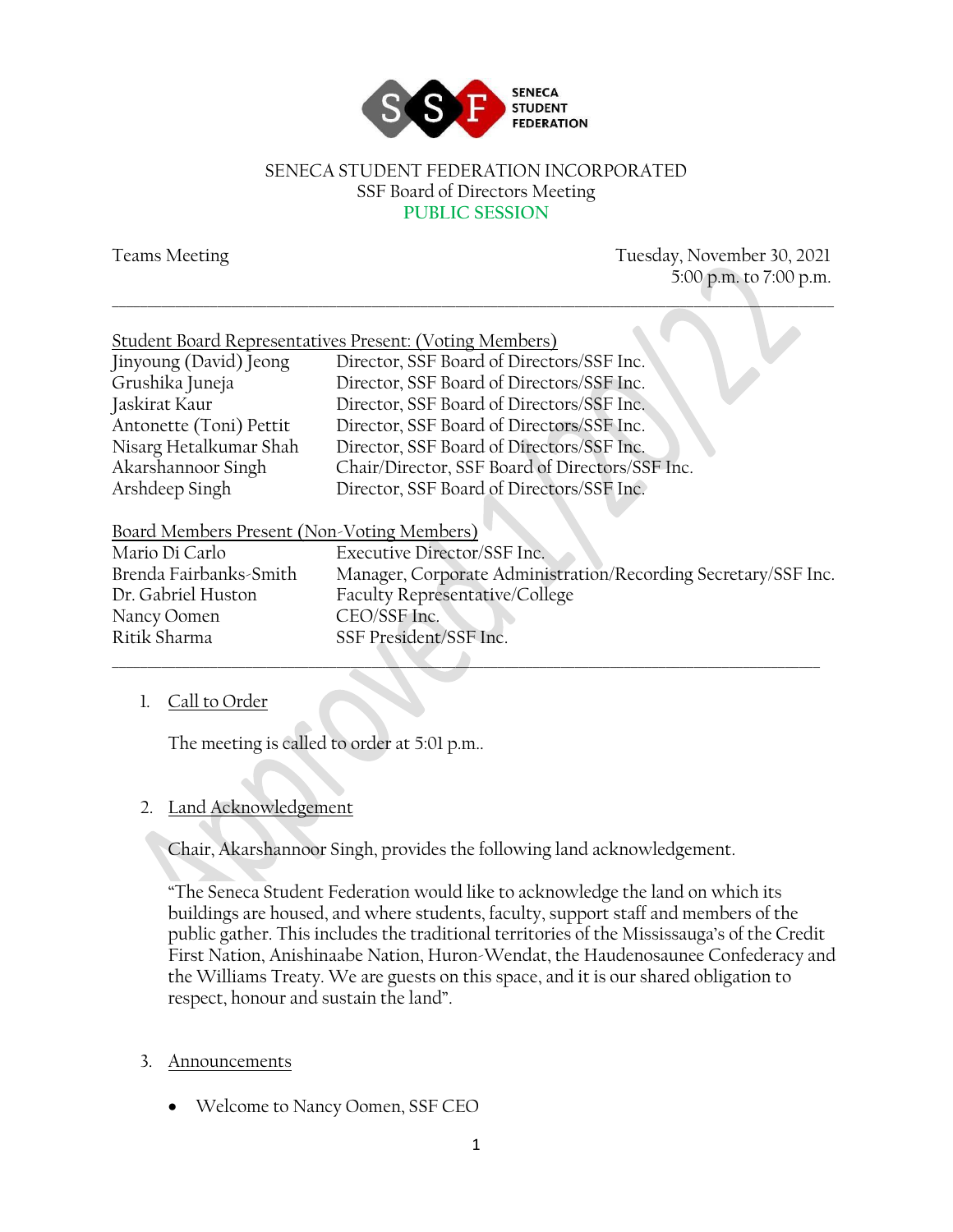#### 4. Confirmation of Agenda

It was MOVED by Grushika Juneja, and SECONDED by Nisarg Shah, "that the SSF Public Session Board of Directors Agenda for Tuesday, November 30, 2021 be accepted as presented".

#### C A R R I E D

5. Conflicts Declared

None declared.

6. Acceptance of SSF Board of Directors Public Session Meeting Minutes – Wednesday, October 27 & Thursday, October 28, 2021

It was MOVED by Jaskirat Kaur, and SECONDED by Arshdeep Singh, "to accept the SSF Board of Directors Public Session Meeting Minutes from Wednesday, October 27 & Thursday, October 28, 2021 as presented".

C A R R I E D

#### 7. SSF General Election Dates 2022

Nancy Oomen presents the proposed SSF General Election dates for 2022. Approval of dates is required for early internal nominations which ends on Friday, December 17, 2021.

General elections will take place from Monday, January 24, 2022 to Friday, February 18, 2022. Voting dates will take place from Tuesday, March 22, 2022 to Friday, March 24, 2022. Voting will take place from 9:00 a.m. to 5:00 p.m. each day.

In person campaigning will be allowed pending the college's on-campus protocol.

A question and answer period takes place.

It was MOVED by Grushika Juneja, and SECONDED by Arshdeep Singh, "to accept the proposed SSF General Elections dates (nomination; campaigning; voting) as presented". C A R R I E D

#### 8. Executive Director Report

Mario Di Carlo's Executive Director Report was provided to members prior to today's meeting. The report is reviewed.

A question and answer period follows.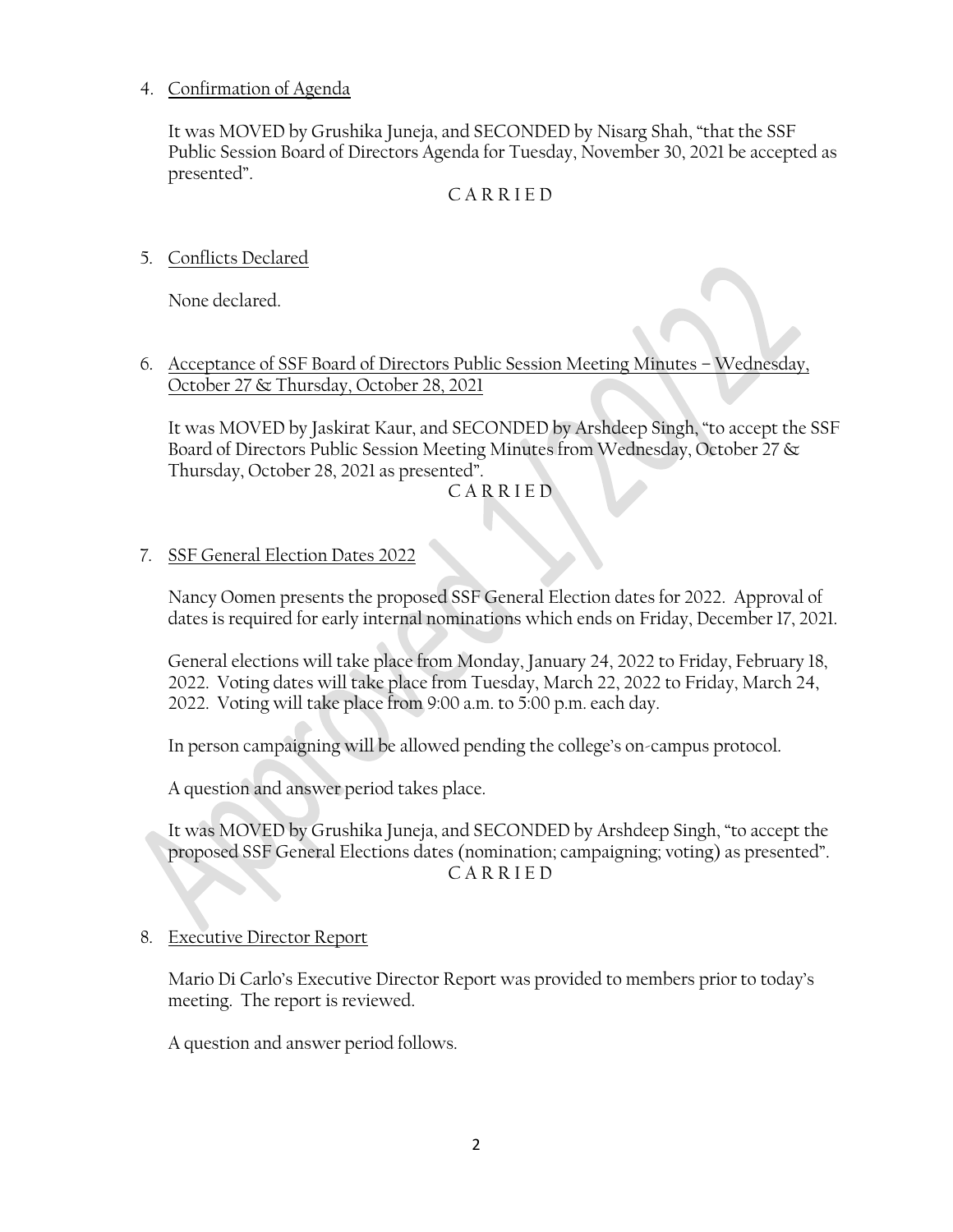#### 9. SSF President's Report

Ritik Sharma's SSF President's Report was provided to members prior to today's meeting. The report is reviewed.

A question and answer period follows.

#### 10. Working Committee

It was MOVED by Toni Pettit, and SECONDED by David Jeong, "to approve the Working Committee".

## C A R R I E D

The Working Committee Terms of Reference will be provided to members shortly.

### 11. On-line Voting

An on-line vote took place regarding the approval of a Video Conference System at the Markham Campus.

It was MOVED by David Jeong, and SECONDED by Toni Pettit, "to approve \$12,000.00 for the supply and installation of a Video Conference System in the SIA SSF Office (Markham)".

## C A R R I E D

#### 12. SSF Part Time Jobs

Four part time SSF job descriptions were provided to members prior to today's meeting. The purpose of these positions is to support SSF services.

The job descriptions are discussed with a question and answer period following. Parttime labour costs will be updated based on these job descriptions.

It was MOVED by Nisarg Shah, and SECONDED by Grushika Juneja, "to accept the four job descriptions as presented".

C A R R I E D

#### 13. Reconsideration of Funds for Equity Awards

The SSF has set aside \$50,000.00 to match donors' contributions to Equity Awards. Since many individuals are matching awards/donations, the college has asked if the SSF would consider a larger contribution of \$100,000.00.

It was MOVED by Grushika Juneja, and SECONDED by David Jeong, "to approve reconsideration of funds".